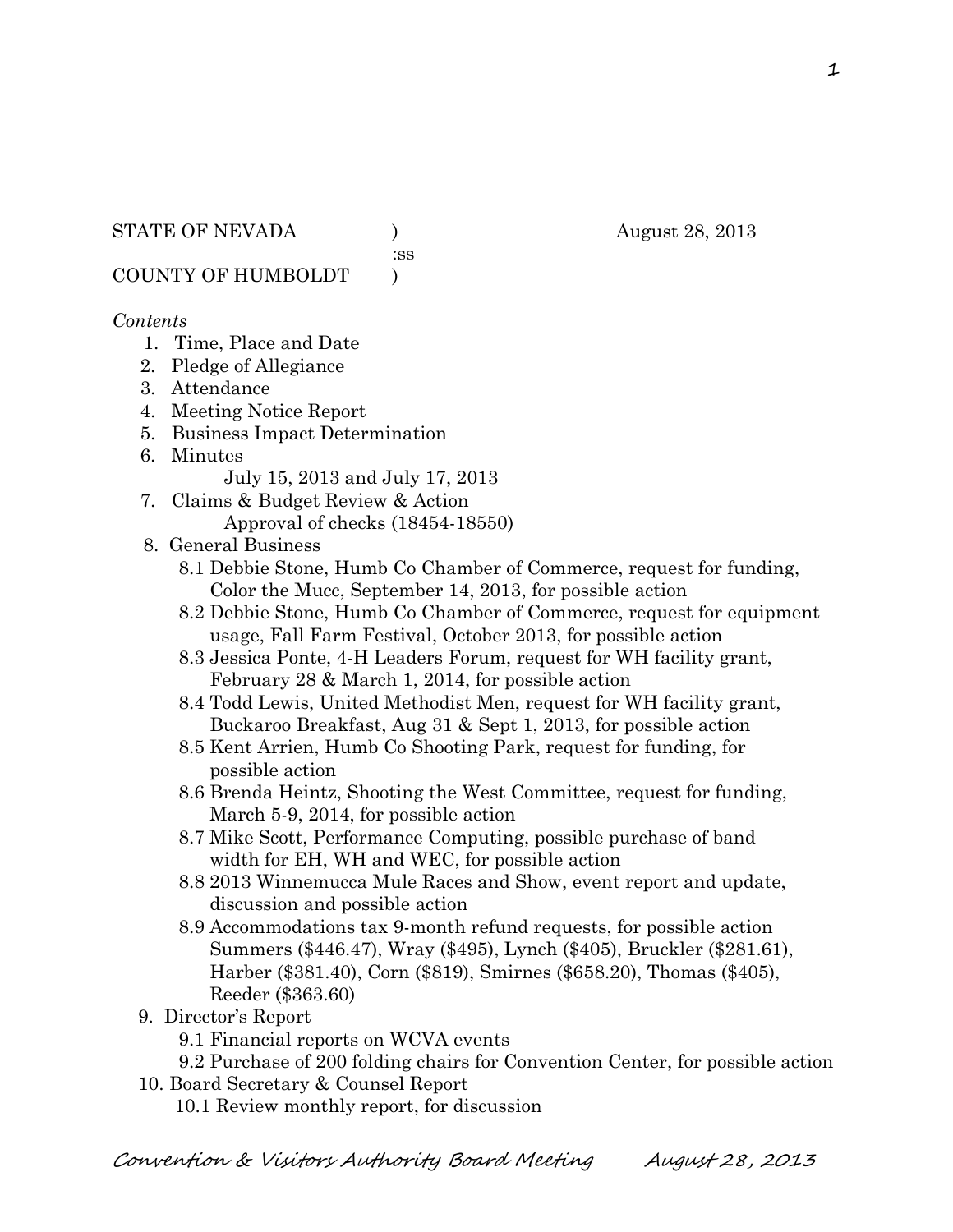- 10.2 Chamber of Commerce report, for discussion
- 10.3 Update on Indoor Event Center electronic sign replacement, for discussion & possible action
- 10.4 Review East Hall LED Video Marquee specs for bidding, for discussion & possible action
- 10.5 Report on delinquencies, for discussion & possible action
- 10.6 Report on annual debt management report, for discussion
- 11. Board Administrator
	- 11.1 July Financial reports
	- 11.2 Status of room tax audits, for possible action
- 12. Other Reports
- 13. Next Meeting Date
- 14. Adjournment

#### **MINUTES, AUGUST 28, 2013**

**1. Time, Place and Date.** The Winnemucca Convention and Visitors Authority met in regular session in full conformity with the law at the Winnemucca Convention Center, West Hall, Winnemucca, Nevada at 4:00 pm on Wednesday, August 28, 2013 with Chairman Terry Boyle presiding.

#### **2. Pledge of Allegiance.**

**3. Attendance.** *Convention and Visitors Authority Board Officials Present:* Terry Boyle Chairman and Hotel Representative Rodd William Stowell Vice Chairman and Business Representative Don Stoker Treasurer and Motel Representative Dan Cassinelli County Representative Bill Macdonald Secretary and Counsel Kendall Swensen Board Administrator

*Convention and Visitors Authority Board Officials Absent:* Jim Billingsley City Representative

*Staff Members Present:* Kim Petersen Director Shelly Noble Administrative Clerk

*Staff Members Absent:* None

*Others Present:* Joyce Sheen Humboldt Sun

Brenda Heintz Shooting the West Debbie Stone Humb Co Chamber of Commerce

Convention & Visitors Authority Board Meeting August 28, 2013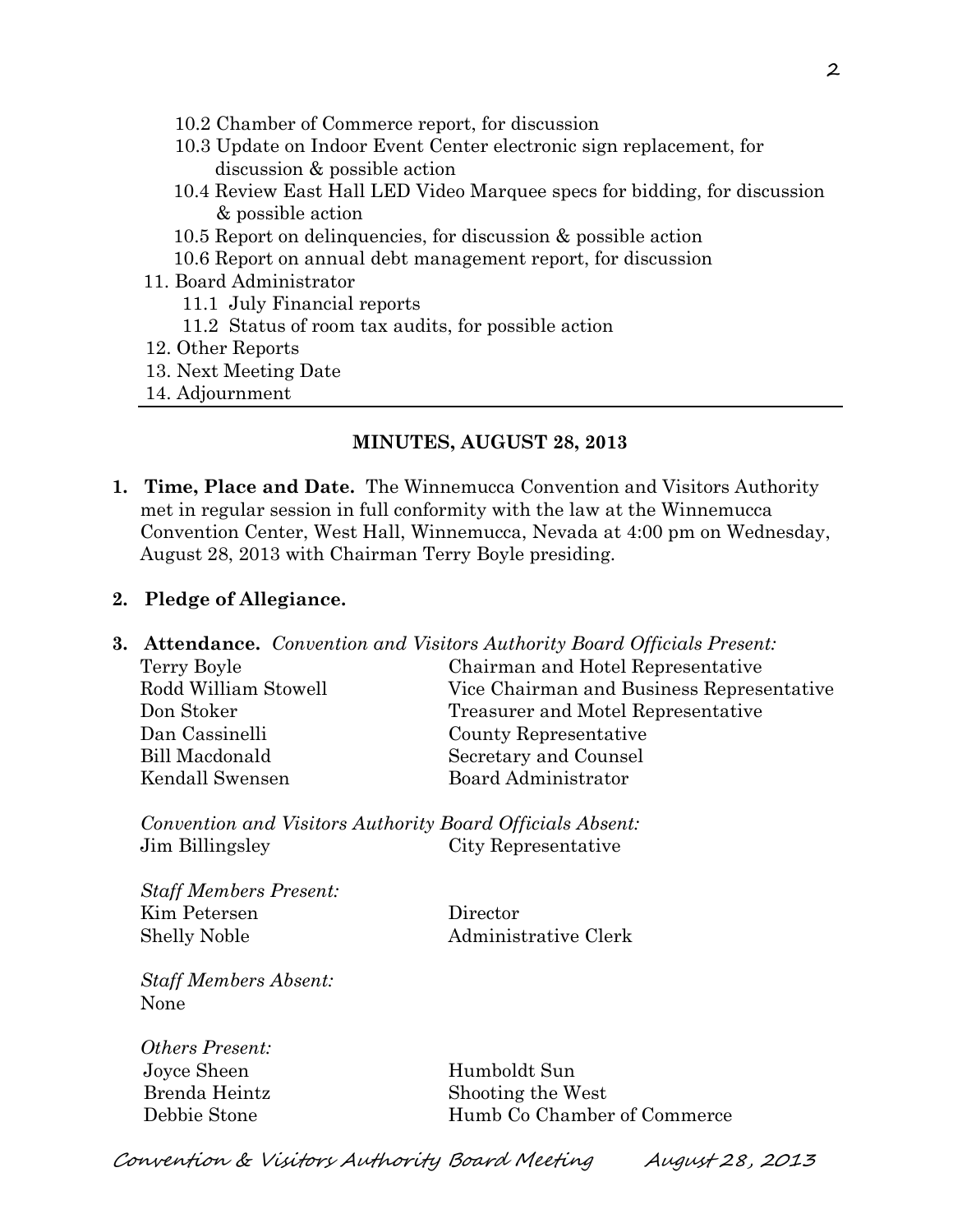| <b>Bob Shaw</b> | Humb Co Chamber of Commerce |
|-----------------|-----------------------------|
| Todd Lewis      | United Methodist Men        |
| Sharon Barton   | Humb Co 4-H                 |
| Jessica Ponte   | UNCE 4-H Youth Program      |
| Sandy Wallis    | UNCE 4-H State Program      |
| Mike Scott      | Performance Computing       |

## **4. Meeting Notice Report.**

Chairman Boyle reported that notice, including meeting agenda, was posted by Shelly Noble by 9:00 am Friday, August 23, 2013 at Humboldt County Library, Court House, Post Office, City Hall and Convention Center West Hall. No persons have requested mailed notice during the past six months.

**5. Business Impact Determination.** After review of the August 28, 2013 agenda, *Don Stoker made a motion that no proposed agenda item is likely to impose a direct and significant economic burden on a business or directly restrict formation, operation, or expansion of a business. The motion carried, 3-0.* 

## **6. Minutes.**

Prior meeting minutes of July 15, 2013 and July 17, 2013. There was not a quorum present tonight that was also present at these meetings so approval will be postponed until the September meeting.

**7. Claims.** The following claims were submitted for payment and approved on August 28, 2013:

| BANK ACCOUNT      | <b>CHECK NUMBERS</b> | AMOUNT       |
|-------------------|----------------------|--------------|
| Nevada State Bank | 18454-18550          | \$305,336.19 |

*Rodd William Stowell made a motion to approve all claims as submitted. The motion carried, 3-0.* 

# **8. General Business.**

**8.1 Debbie Stone, Humb Co Chamber of Commerce, request for funding, Color the Mucc, September 14, 2013, for possible action** Debbie and Chamber Vice President Bob Shaw came before the board to make this request today. This run/walk will be a 3k and 5k here in Winnemucca. There are several local sponsors helping with expenses but the color packets that will be tossed on the runners are pretty expensive and the Chamber is looking for additional financial assistance. Funds raised will go towards the purchase of a new electronic marquee free-standing sign for the corner of Winnemucca Blvd. and Melarkey Street. *Don Stoker made a motion approving a \$500 grant to the Humboldt County Chamber of*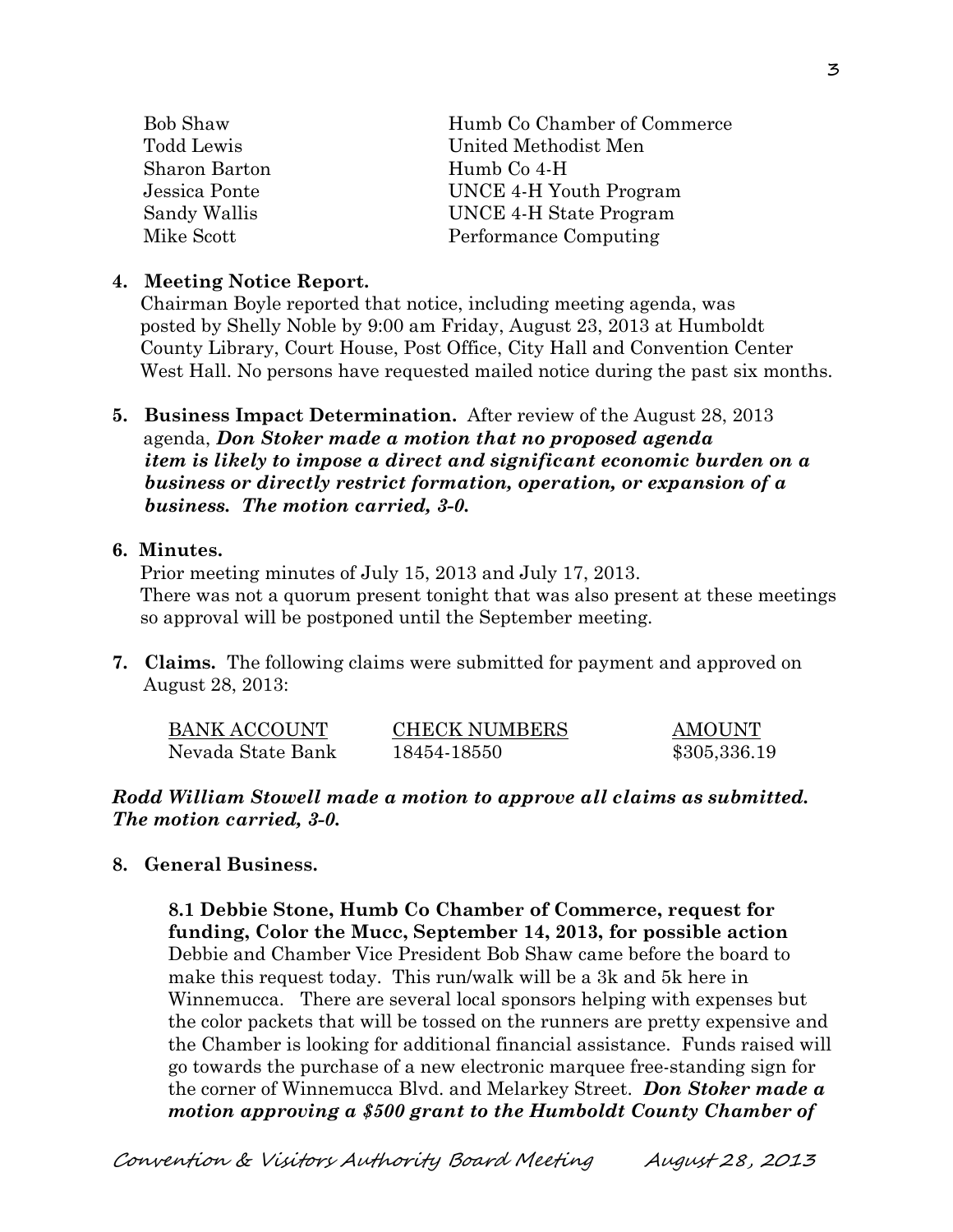# *Commerce in support of their Color the Mucc 3k and 5k fun run on September 14, 2013. Motion carried, 3-0.*

Debbie also asked if it was possible to borrow the wrestling time clock that is used at the Indoor Event Center at the finish line. Board members did not think that would be a problem. She will work with Kim to arrange this.

# **8.2 Debbie Stone, Humb Co Chamber of Commerce, request for equipment usage, Fall Farm Festival, October 2013, for possible action**

The Chamber is sponsoring the Fall Farm Festival this October, to be held at The Lazy P Adventure Farm (owned and operated by Mr. Kim Petersen). The Chamber feels that this will be a very good event for the community and has the potential to attract visitors from out of the area. There will be many family-friendly activities at this event which will run every weekend in October. These activities include: a corn maze, haunted maze and house, educational exhibits, entertainment, food and more. The Chamber is requesting the use of the following equipment purchased by WCVA: one restroom trailer unit, one special event tent, a small quantity of tables and chairs, electrical distribution boxes and cords, livestock panels, portable sound system. They are also asking that this event be included in any tourism marketing that the WCVA engages in this fall. The Chamber will be responsible for transporting and maintaining the equipment while it is being used for this event. *Rodd William Stowell made a motion approving the use of WCVA equipment (listed above) at the Fall Farm Festival (operated by Lazy P Adventure Farm) this October. Motion carried, 3-0.* 

Chairman Boyle expressed his opinion that this could be a great destination for visitors and would like to see it featured heavily in WCVA's marketing efforts.

Dan Cassinelli arrived.

# **8.3 2013 Jessica Ponte, 4-H Leaders Forum, request for WH facility grant , February 28 & March 1, 2014, for possible action**

This forum is an annual event that rotates between locations. It was held here a couple of years ago. It will include 4-H leaders, students and staff from around the state of Nevada, approximately 100 people. *Don Stoker made a motion approving a \$1,400 Convention Center West Hall facility grant (2 days @ \$600/day, kitchen 2 days @ \$100/day) for the 4-H Leaders Forum to be held February 28 & March 1, 2014. Motion carried, 4-0.* 

**8.4 Todd Lewis, United Methodist Men, request for WH facility grant for Buckaroo Breakfast, Aug 31 & Sept 1, 2013, for possible action**  The Buckaroo Breakfast is an annual event held each Labor Day weekend on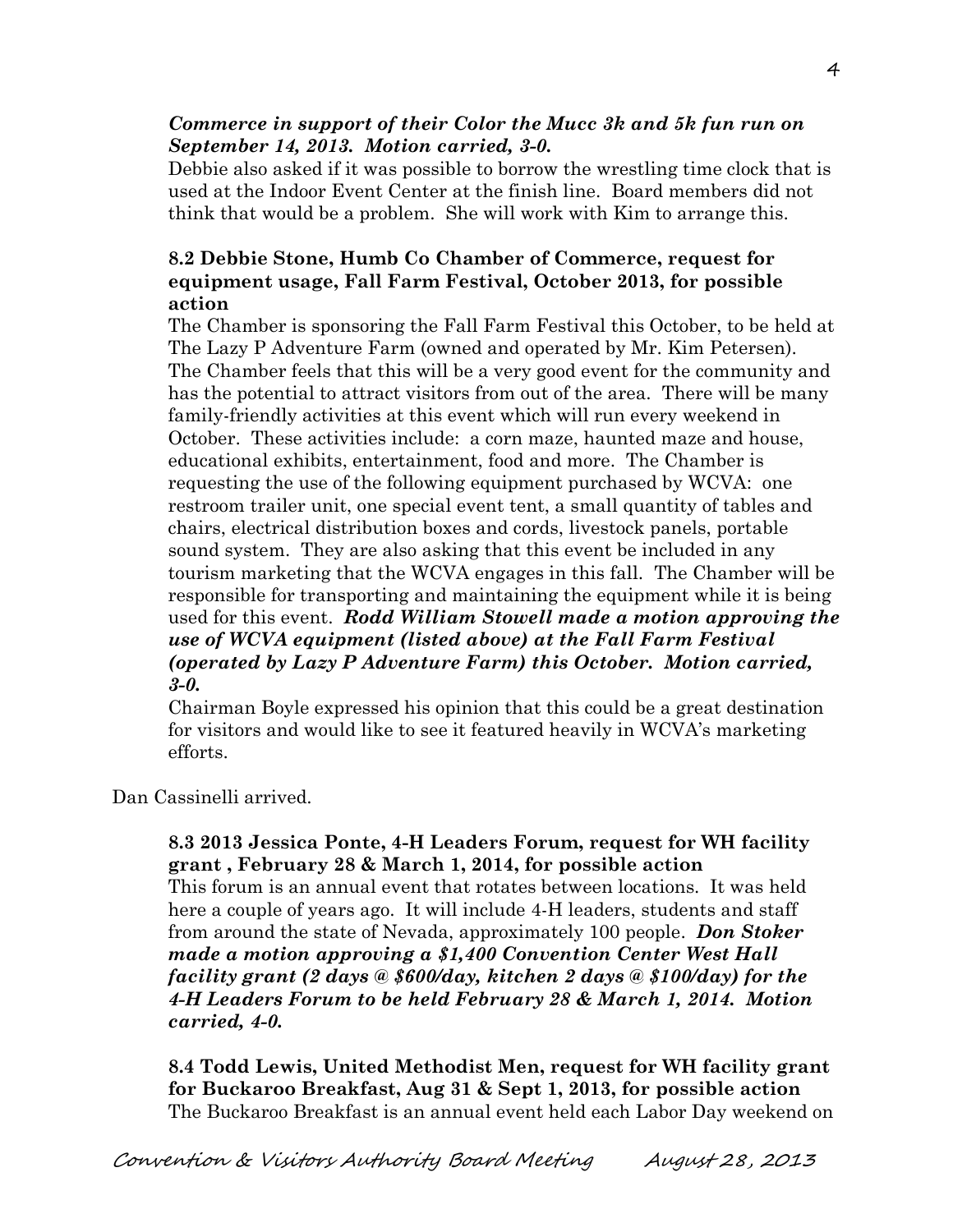the Nixon Lawn. The United Methodist Men utilize our kitchen to prepare some of the breakfast items and are requesting a facility grant for the kitchen. *Don Stoker made a motion approving a \$100 WH facility grant (kitchen, 2 days @ \$50/day) for their annual Buckaroo Breakfast to be held August 31 & September 1, 2013. Motion carried, 4-0.*

# **8.5 Kent Arrien, Humb Co Shooting Park, request for funding, for possible action**

Kent gave the WCVA Board an update on the shooting facility and the improvements that have been added recently. These include an expansion to the shotgun area and the addition of an archery area. The number of visitors keeps increasing as word gets around on what a nice facility this is. Kent is here tonight to request \$1,500 to assist with annual facility maintenance and also help with funding necessary to receive a grant from NDOW for additional restrooms. The total for the restroom project is \$34,590.78. The grant amount is \$25,943.09. The Humb Co Shooting Park's portion is \$8,647.70. Board members asked if he was going to go to other entities and ask for help with this grant funding. Mr. Arrien said he plans to do this. *Terry Boyle made a motion approving a \$1,500 grant to be used by the Humboldt County Shooting Park for annual facility maintenance expenses. Motion carried, 4-0. Rodd William Stowell made a motion authorizing a \$5,000 grant to be used toward the portion required by NDOW for the restroom grant funding. Motion carried, 4-0.*

## **8.6 Brenda Heintz, Shooting the West Committee, request for funding, March 5-9, 2014, for possible action**

Ms. Heintz is the new Executive Director of the Shooting the West Photography Symposium. She replaces Stuart Schofield who has moved out of the area. Since taking over the event she has made some changes and identified other areas that may require attention. She has applied for grants from the mines, local banks and the railroad. In 2014 there will be an additional day of events, Tuesday, March 4. In the past the STW Committee has been telling this board that they expect to be self-sufficient but, so far, this has not come to fruition. This board again asked this question of Ms. Heintz. She informed the board that she has cut some advertising, will be utilizing social media since it's free and will be raising some of the prices for the seminars at next year's event. Mr. Swensen met recently with Ms. Heintz and spoke in support of the changes she is striving to make in working towards self-sufficiency and reducing the amount of funding they request from WCVA. Ms. Heintz is requesting an increase in their funding for 2014 but board members were hesitant to increase this funding. *Rodd William Stowell made a motion approving Cooperative Funding for the 2014 Shooting the West Photography Symposium at the 2013 level. This funding is: \$10,000 grant, \$5,000 underwriting, \$7,000 Facility*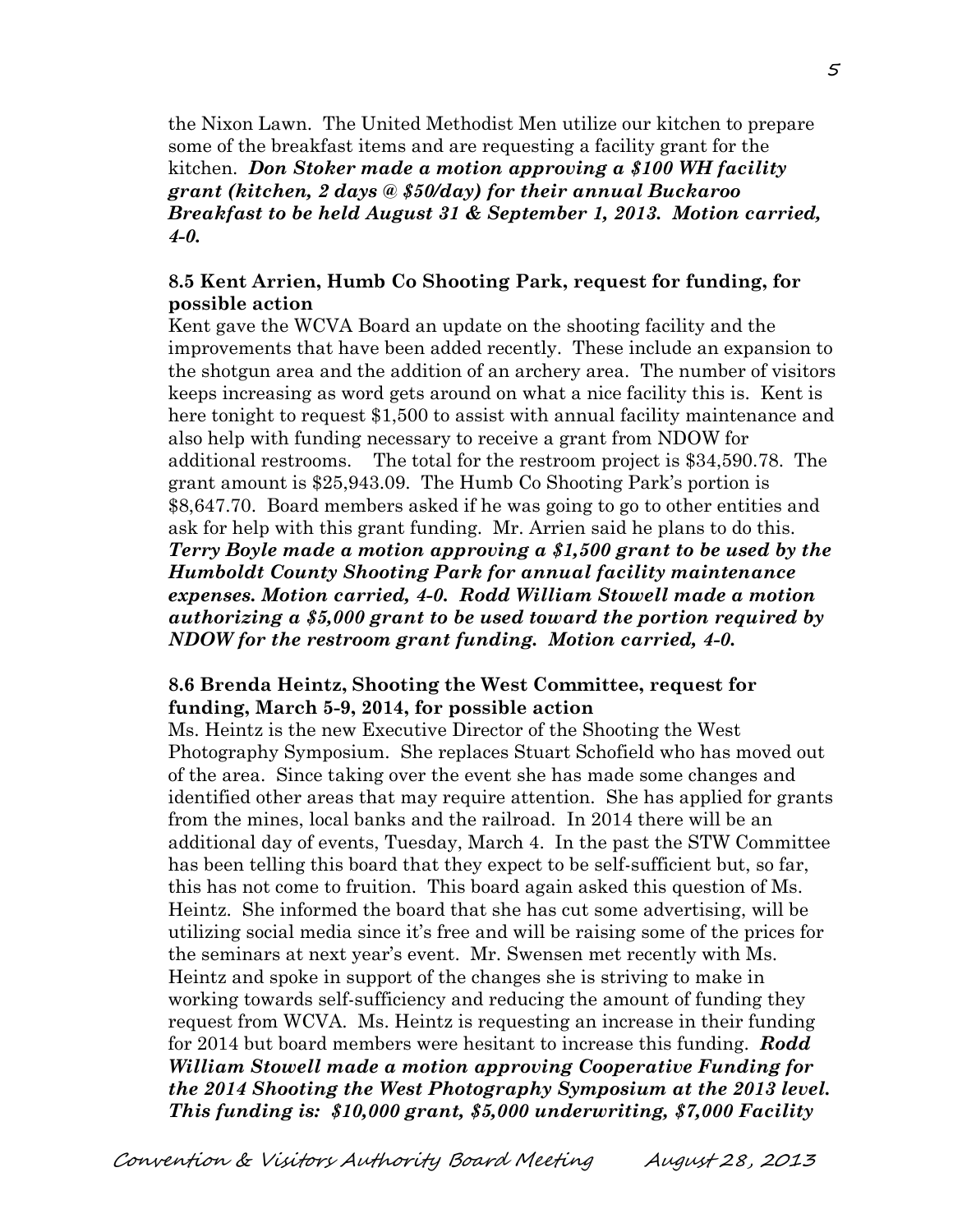## *Grant. The Shooting the West Committee will be responsible for any other customary Convention Center charges. Motion carried, 4-0.*

#### **8.7 Mike Scott, Performance Computing, possible purchase of band width for EH, WH and WEC, for possible action**

Mike has been attempting to purchase additional band width for local businesses and residences but has not been successful until recently. He now has the capability to provide a substantial amount of band width to the Convention Center and Events Complex which will be faster and more reliable than the current DSL. He has up to 20 Mb available to these entities. This board can authorize any portion or all of that amount at a cost of \$150/month per Mb. It was the board's opinion that even though the only event that requires this amount of band width at this time is Superior Livestock, there may be others in the future. Also, with the explosion of hand held devices, each requiring internet access and speed, it probably won't be too long before this band width with be required, but may not be available. *Dan Cassinelli made a motion to approve the installation and purchase of 20 Mb of band width from Performance Computing at a cost of \$150/month per Mb (\$3,000 per month) for use at the Convention Center East Hall, West Hall and the Winnemucca Events Complex. Motion carried, 4-0.* 

## **8.8 2013 Winnemucca Mule Races & Show, event report and update, discussion and possible action**

The past few years have been quite challenging for this event. As a reminder, in 2011 the races were cancelled due to the equine virus outbreak. Since there were no races there was no pari-mutuel monies available for 2012. The 2012 pari-mutel monies were minimal so to ensure that the 2013 races were held the owners of the racing mules gave the event additional money. This, along with funds from WCVA funded our event in June. It appears that this event may have run its course. The show did not attract anywhere near the participants necessary even to break even so, at this time, Kim and Sheree are recommending we do not hold a Mule Show in the future. Sheree presented a financial spreadsheet of these events from 2008 to 2013. This shows how integral the WCVA funding is to these events. Rodd supports the idea of trying to bring horse racing to Winnemucca in conjunction with the Mule Races. This has been done in the past with mixed results. Rodd will look into this further. *Rodd William Stowell made a motion approving the discontinuation of the Winnemucca Mule Show. Motion carried, 4-0. Rodd William Stowell made a motion to table the discussion of the Winnemucca Mule Races at this time. Motion carried, 4-0.*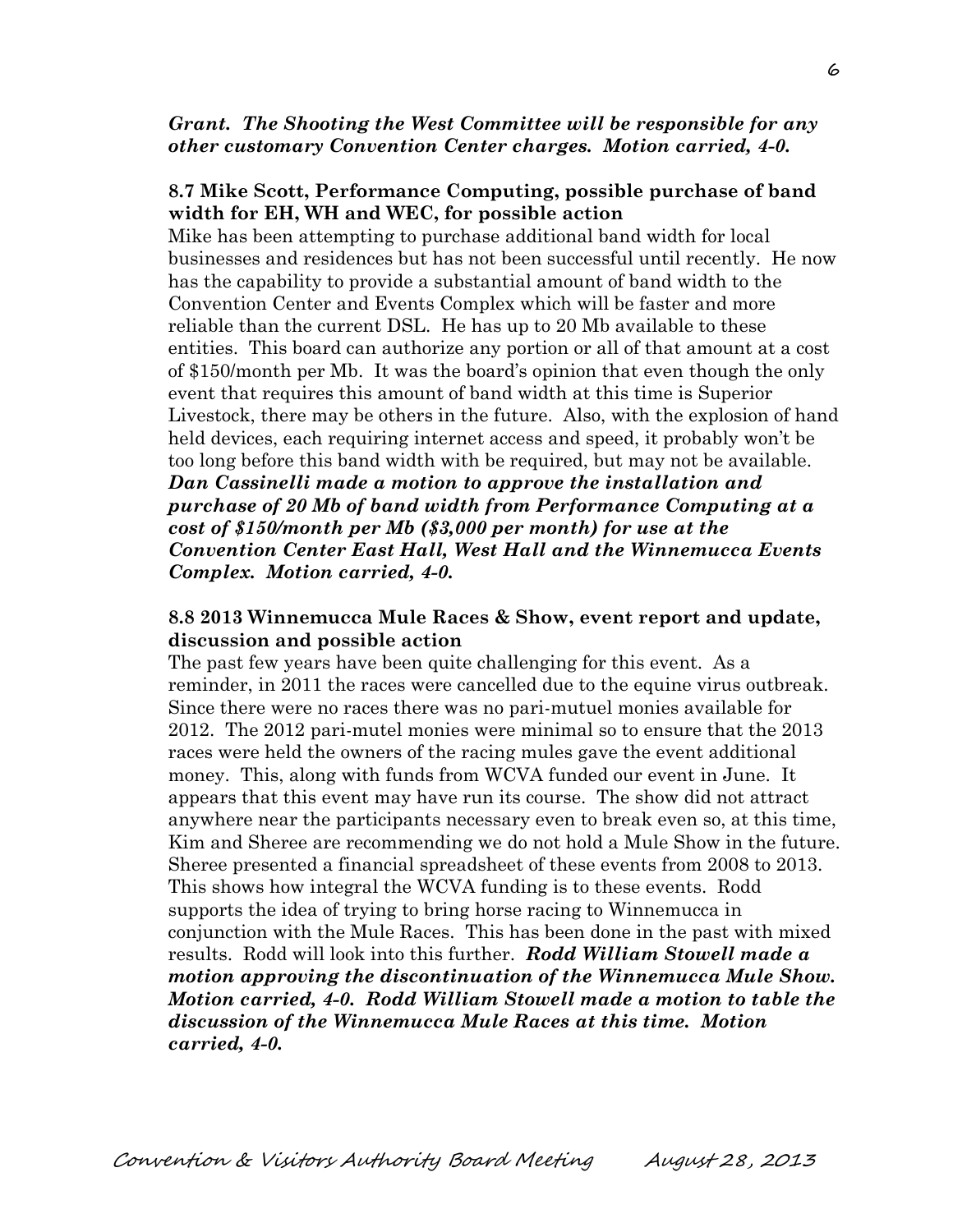**8.9 Accommodations tax 9-month refund requests, for possible action, Summers (\$446.47), Wray (\$495), Lynch (\$405), Bruckler (\$281.61), Harber (\$381.40), Corn (\$819), Smirnes (\$658.20), Thomas (\$405), Reeder (\$363.60)** 

*Terry Boyle made a motion to approve the accommodation tax 9-month refund requests for Joshua Summers (\$446.47), Jason Wray (\$495), Jim Lynch (\$405), Michael Bruckler (\$281.61), Michael Harber (\$381.40), Robert Corn (\$819), Andrew Smirnes (\$658.20), Allen Thomas (\$405), Carol Reeder (\$363.60). Motion carried, 4-0.* 

#### **9. Director's Report.**

#### **9.1 Financial reports on WCVA events**

Bank reconciliations for the Tri-County Fair and Ranch Hand Rodeo were included in the board packets for review.

## **9.2 Purchase of 200 folding chairs for Convention Center, for possible action**

Kim is requesting this board purchase additional chairs for use at our events. We have quite a few already but still have to borrow chairs from the Events Complex for some of the larger events. Brenda did some research online and we will be able to purchase 200 chairs and 6 carts for \$2,547.94. The amount may be a little different depending on the shipping expense. *Don Stoker made a motion approving the purchase of 200 folding chairs and 6 carts for use at the Convention Center at a cost not to exceed \$2,600. Motion carried 4-0.* 

#### **10. Secretary and Counsel, Monthly report.**

**10.1 Review monthly report, for discussion** No report.

#### **10.2 Chamber of Commerce report, for discussion** No report.

#### **10.3 Update on Indoor Event Center electronic sign replacement, for discussion & possible action**

Bill has been working on the specs and will get with Kim to finalize the bid requirements after Labor Day.

# **10.4 Review of East Hall LED Video Marquee specs for bidding, for discussion & possible action**

No report.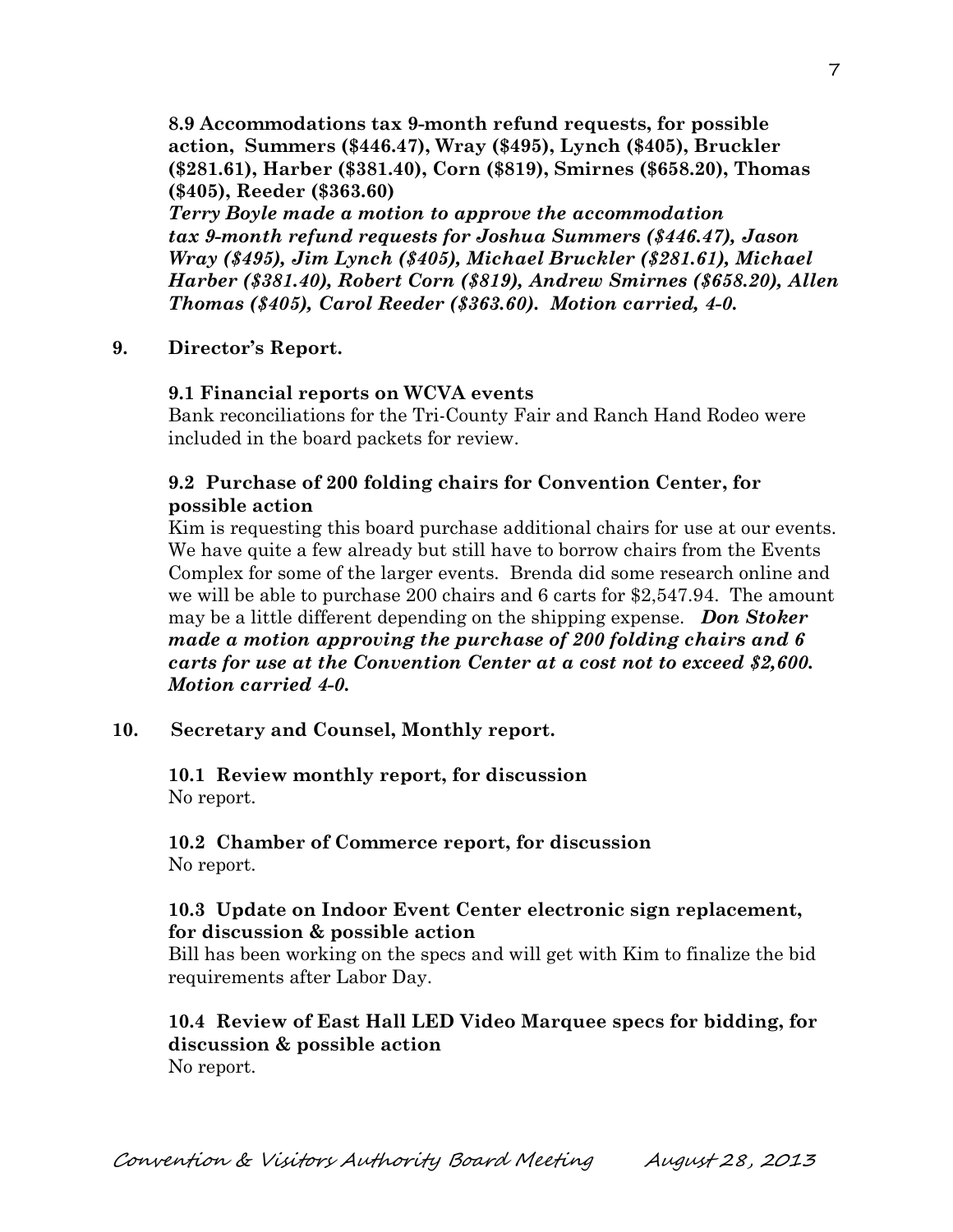# **10.5 Report on delinquencies**

No report.

# **10.6 Report on annual debt management report, for discussion**

Bill prepared this report last month. Kendall will be making adjustments to account for long-term plans to possibly fund a new Visitor Center, covered arena and basketball floor.

# **11. Board Administrator.**

# **11.1 July Financial Reports, for discussion**

Room tax amounts are holding even with last year.

**11.2 Status of room tax audits, for possible action**  No report.

# **12. Other Business.**

None.

# **13. Regular Business. Next Meeting. The Board confirmed the next regular meeting date of Wednesday, September 18, 2013, 4:00 pm.**

**14. Adjourn.** *Don Stoker made a motion to adjourn this meeting. Motion carried, 4-0.* The meeting was adjourned at 6:25 pm to the next regular meeting, or to the earlier call of the Chairman or to the call of any three (3) members of the Board on three (3) working days notice.

Respectfully submitted,

Shelly Noble

| <b>APPROVED ON</b> |  | 2013 |
|--------------------|--|------|
|--------------------|--|------|

As written

As corrected Winnemucca Convention & Visitors Authority Board

Convention & Visitors Authority Board Meeting August 28, 2013